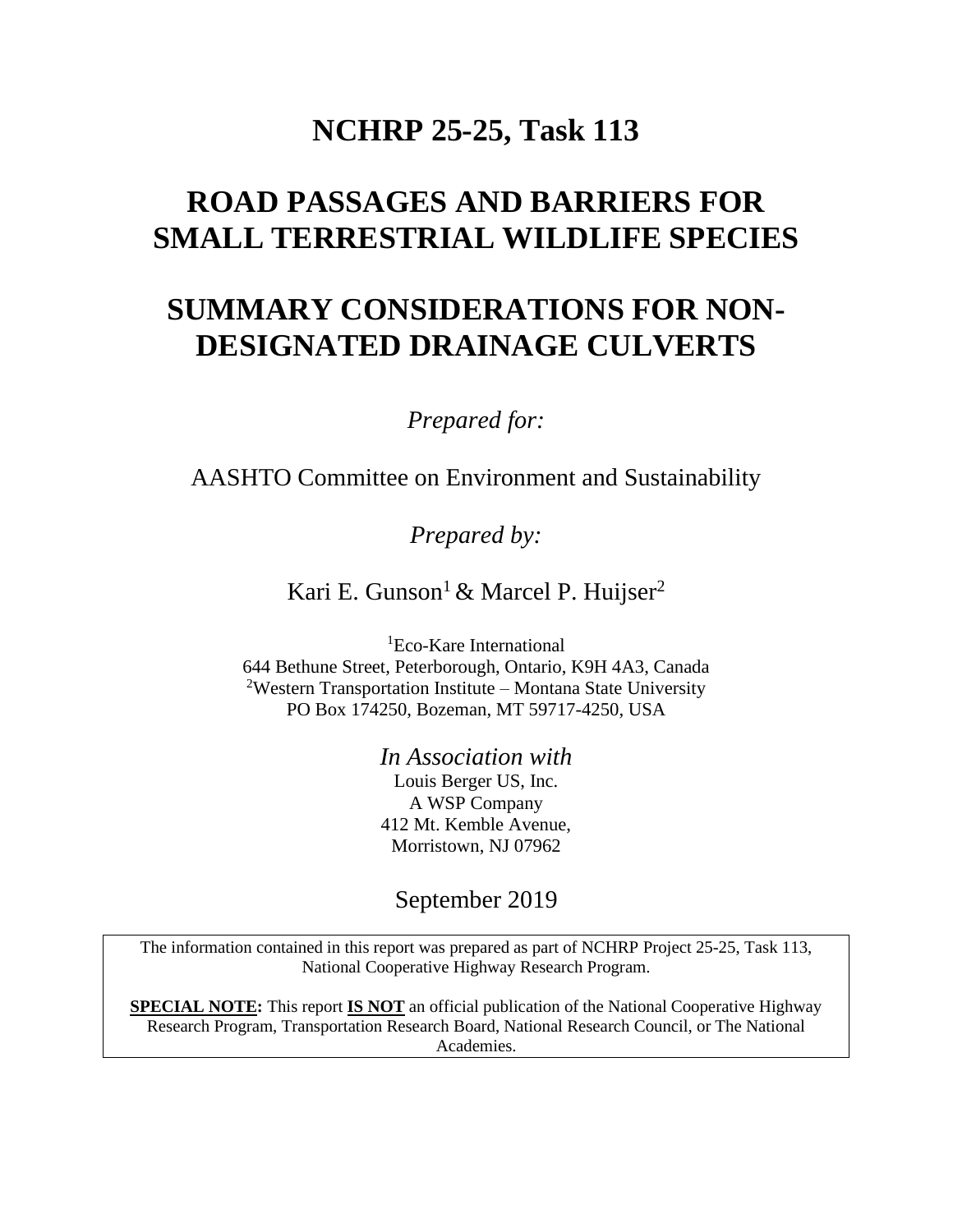## **ACKNOWLEDGMENTS**

This study was conducted for the American Association of State Highway and Transportation Officials (AASHTO) Committee on Environment and Sustainability, with funding provided through the National Cooperative Highway Research Program (NCHRP) Project 25-25, Task 113, *Road Passages and Barriers for Small Terrestrial Wildlife: Summary and Repository of Design Examples*. NCHRP is supported by annual voluntary contributions from the state departments of transportation (DOTs). Project 25-25 is intended to fund quick response studies on behalf of the Committee on Environment and Sustainability. The report was prepared by Marcel P. Huijser of the Western Transportation Institute - Montana State University and Kari E. Gunson of Eco-Kare International under contract to Louis Berger U.S. Inc., A WSP company (contract manager Edward Samanns). The work was guided by a technical working group that included:

- Kris Gade, Arizona DOT (Chair)
- Bridget Donaldson, Virginia DOT
- Jill Garton, Iowa DOT
- Chris Maguire, Oregon DOT
- Matthew Perlik, Ohio DOT
- Jeff Peterson, Colorado DOT
- Paul Wagner, Washington State DOT
- Dan Buford, FHWA (liaison)
- Melissa Savage, AASHTO (liaison)

The project was managed by Ann Hartell, NCHRP senior program officer.

#### **DISCLAIMER**

The opinions and conclusions expressed or implied are those of the research agency that performed the research and are not necessarily those of the Transportation Research Board (TRB) or its sponsoring agencies. This report has not been reviewed or accepted by the TRB Executive Committee or the Governing Board of the National Research Council.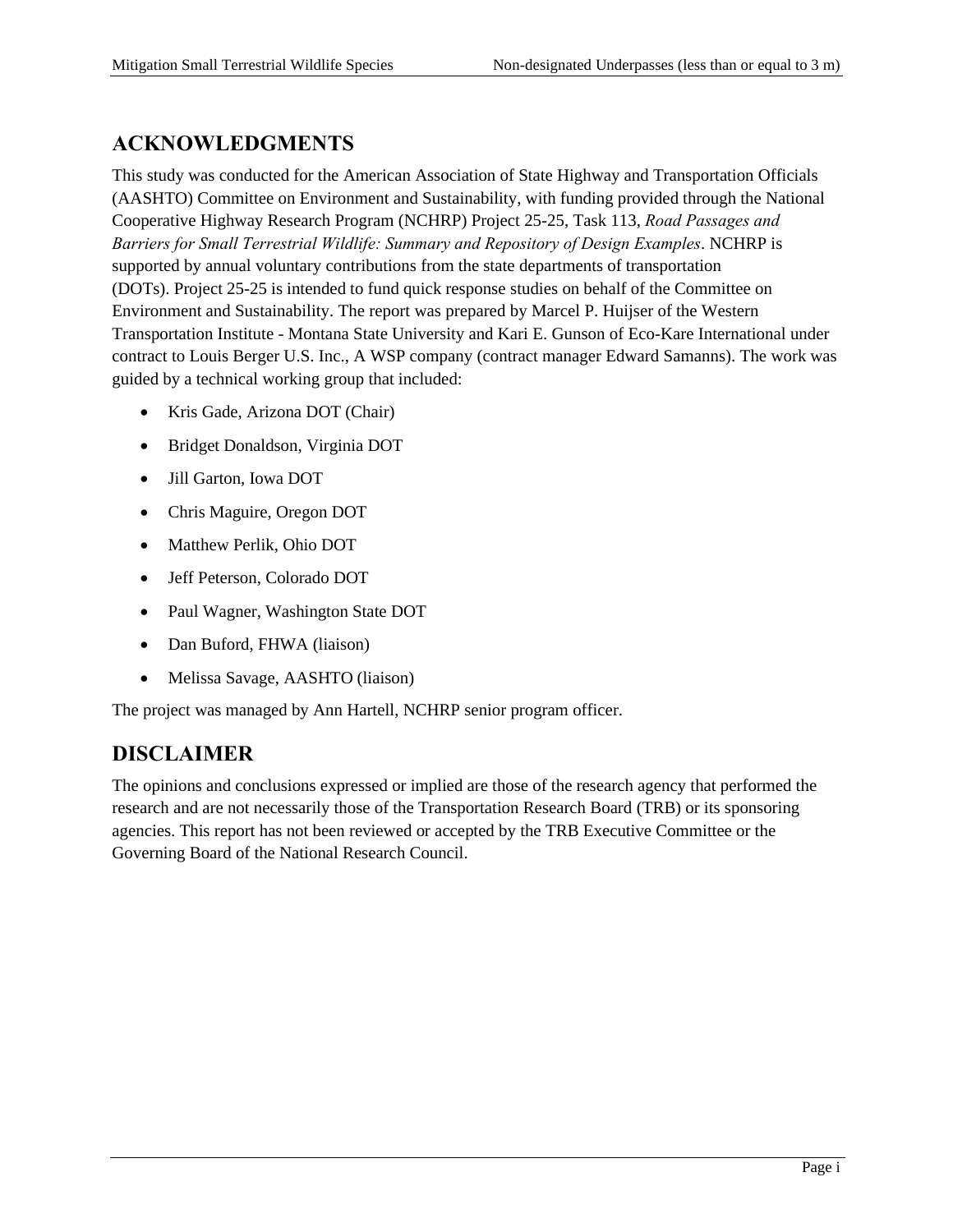### **SUMMARY CONSIDERATIONS FOR NON-DESIGNATED DRAINAGE CULVERTS**

This document summarizes considerations for small animal use of existing non-designated passages, primarily drainage culverts that were installed to convey water. This summary is based on the literature review, survey report, and knowledge and experience of the authors. The literature review and survey report are available as separate documents produced for this project (NCHRP 25-25, Task 113).

#### **A. GENERAL CONSIDERATIONS**

General considerations include the design and operation and maintenance issues associated with existing structures that were implemented for purposes other than small animal passage, primarily to convey water under a road. The location of the structure, structure type, structure dimensions, and habitat near or adjacent to the structure were at least partially designed for water passage and are only later considered for passage by amphibians, reptiles, or mammal species smaller than a coyote (*Canis latrans*).

The structures need to be evaluated to assess whether they are in the correct location and are designed adequately to meet the passage criteria of the target species. Several passage assessments have been developed for small animal passage (Kintsch & Cramer 2011). In some cases, a drainage culvert will not require any modifications other than supplementary exclusion fencing (Case Study 2). It is important to assess these types of existing structures to evaluate the modifications required. In some cases when culvert replacements are completed, recommendations such as upsizing culverts can be implemented (see *Evaluation* below).

#### **Characteristics**

**Location:** Drainage structures are constructed in lower wet areas, often along streams or adjacent to wetlands, and are only functional for small animals that occur in or can move through this type of habitat. In turn, smaller animals that move in relatively dry upland habitat will require designated structures installed in higher ground that remain dry when drainage structures are filled with water (Case Study 3). In some cases, structures in ephemeral or intermittent drainages that remain dry for part or most of the year can provide dry animal passages (Case Study 3).

**Structure Type:** This summary addresses smaller structures (less than or equal to 3 meters [m] diameter, height, and width). These structures vary in shape from round, elliptical, arched, or box and are made of various materials such as metals, e.g. corrugated steel pipe, plastics (high density polyethylene [HDPE]) and polyvinyl chloride (PVC), or cement. In most cases, these structures will have a bottom; however, in some cases, arched culverts may be installed on footings to maintain the natural substrate conditions.

**Hydrology:** Drainage culverts are existing structures in roads that have been installed for the passage of water. Water flow is intermittent or permanent, depth varies, and the structure is partially to fully submerged during certain periods of the year. Therefore, it is essential to evaluate if these conditions are suitable for the target small animal species.

**Evaluation:** Existing drainage culverts were selected for small animal passage and evaluated for potential amphibian, reptile, and small mammal passage 16, 30, and 35 times, respectively, at various box and round drainage culverts (Literature Review Report). In the 26 studies that monitored passage use, 20 (77%) documented passage by small animals. The following are a list of general considerations to evaluate whether existing drainage structures are suitable for small animal use: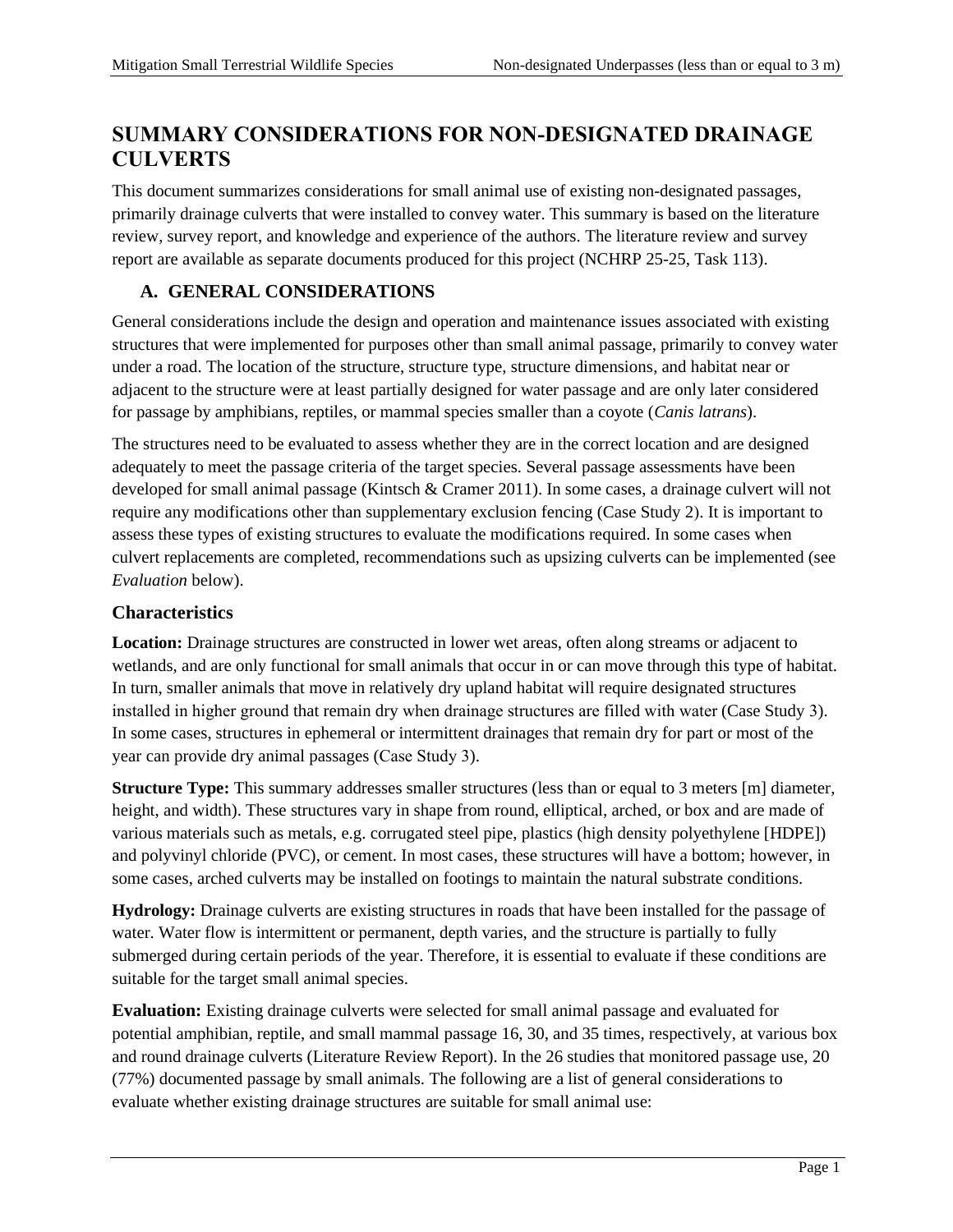- Location, i.e., existing suitable habitat for target species
- Number and spacing of existing structures within habitat bisected by road
- Size of structure, i.e., width, height (or diameter) and length
- Micro-habitat conditions, i.e., water flow, depth and permanency, temperature adjacent to and inside structure

Existing structures may be modified to encourage use by small animals. Rails and shelving were helpful to allow dry passage by terrestrial mammals (Goldingay et al. 2018, see Case Study 3). Also, several studies found that the use of crossing structures by small animals was negatively correlated with length (Smith 2003; Ascensão & Mira 2007; Chambers & Bencini 2015). Other options to facilitate use by small animals include creation of habitat such as vegetation and natural substrate at crossing approaches, in medians, and inside structure (if possible due to small size) to enhance use. For amphibians, dry refugia such as smooth and flat boulders can be beneficial.

The primary modification to enhance species use in the reviewed studies was the addition of both temporary or permanent exclusion barriers and/or funneling guide-walls to direct small animals to existing structures. Therefore, the adjacent terrain and road features must also be evaluated to assess feasibility for this type of installation (see Barrier Considerations Report).

**Maintenance:** Maintenance of non-designated crossing structures is focused on maintaining adequate permeability of water flows and animal passage. Specific maintenance includes ensuring scouring or erosion does not create a "perched entrance" or other barriers that prevent the target animal access to a structure, preventing beaver damming inside the culvert, and removing debris. Vegetation such as cattails (*Typha sp.*) and common reed (*Phragmites sp.*) may need to cleared routinely.

#### **Species-specific Considerations**

**Aquatic Small Animals (e.g., Freshwater Turtles, Aquatic Amphibians, Snakes, and Mammals):** Existing drainage culverts with intermittent or permanent water are potentially suitable structures for animals that live in aquatic habitat (e.g., wetlands, ponds or along streams). When water flow is adequate, these animals can swim or, in cases of shallow water, walk through the culverts. These structures are more suitable when they are not fully submerged because they allow some light into the tunnel, which is especially important for turtles (Caverhill et al. 2011; Heaven et al. 2019).

In several studies, substantial water flow impeded upstream passage by spotted salamanders ((Jackson & Tyning 1989; Patrick et al. 2010) and long-toed salamanders (Atkinson-Adams 2015). Possible modifications to allow both upstream and downstream movements include modifying hydraulic flow with the use of boulders and baffles to reduce water velocity at entrances and inside the culverts. Stepping stones can also be added to the stream floor to allow rest stops during passage.

In some cases, screens can be added to culvert entrances to deter debris from plugging culverts or to inhibit other wildlife such as beavers from damming inside the structures (Figure 1). These screens may trap other wildlife and block animals from entering the culverts. More research is needed to find solutions that allow wildlife passage for target animals and discourage debris accumulation and damming by beavers. One potential solution includes modifying the screen (i.e., changing the mesh size to allow permeability of the target species while still excluding debris and beavers). Other solutions include using flow devices, diversionary dams, and fence barriers strategically placed to deter beavers from damming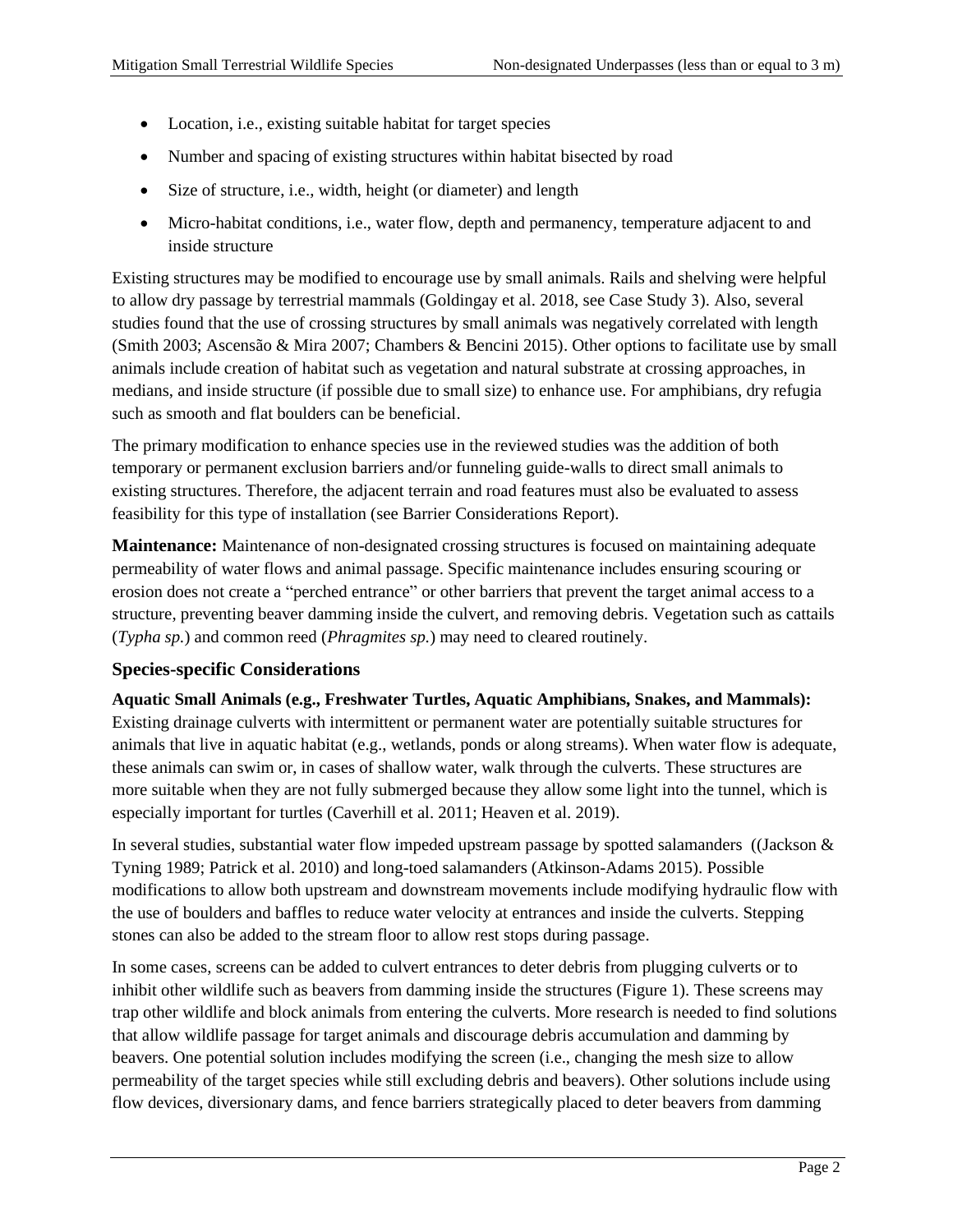culverts and entrances. Wildlife passage must be considered in these solutions, and include integration of a gap, gate, or door in the diversionary barrier (Danby & Gunson in prep).



**Figure 1:** *A metal grate on a drainage culvert to deter beaver access and associated beaver dams inside drainage culvert; these screens impede movement by turtles and other animals through drainage culvert. Photo Credit: Ausable Bayfield Conservation Authority.*

**Snakes:** Habitat requirements vary considerably among snake species; therefore, drainage culvert adequacy will vary. Some evidence suggests that temperature may influence when snakes and turtles will cross through culverts and that these animals tend to cross in the afternoon when diurnal temperatures peak (Colley et al. 2017; Eco-Kare International 2019). Aquatic or semi-aquatic snakes are more prone to use existing drainage culverts with some water; however, water temperatures may be more of a limiting factor for snakes than turtles. Research has shown that snakes turn around more often at culvert entrances filled with water than turtles do (Gunson 2019). Drainage culverts that dry out in unison with peak terrestrial snake movements are ideal for connectivity across roads.

Snakes tend to bask in warm places and often seek cover. Potential modifications to drainage structures include installation of skylights in tunnels, especially at the entrances. When structures are dry, inclusion of root wads' cover boards, sandy soils, wood chips, and other vegetation debris both inside culverts and near culvert entrances improve microhabitat conditions during crossing and facilitate snakes entering the culverts.

**Terrestrial Small Mammals and Tortoises:** Drainage culverts that are dry or have little water may provide suitable conditions for passage by terrestrial small animals such as desert tortoises and mammals. Some research shows tortoises used various round and box drainage culverts that were dry and ranged from 33–66 m in length when fencing was present (Boarman & Sazaki 1996). When drainage culverts are permanently flooded but not fully submerged, adequately sized ledges and rails may be used to facilitate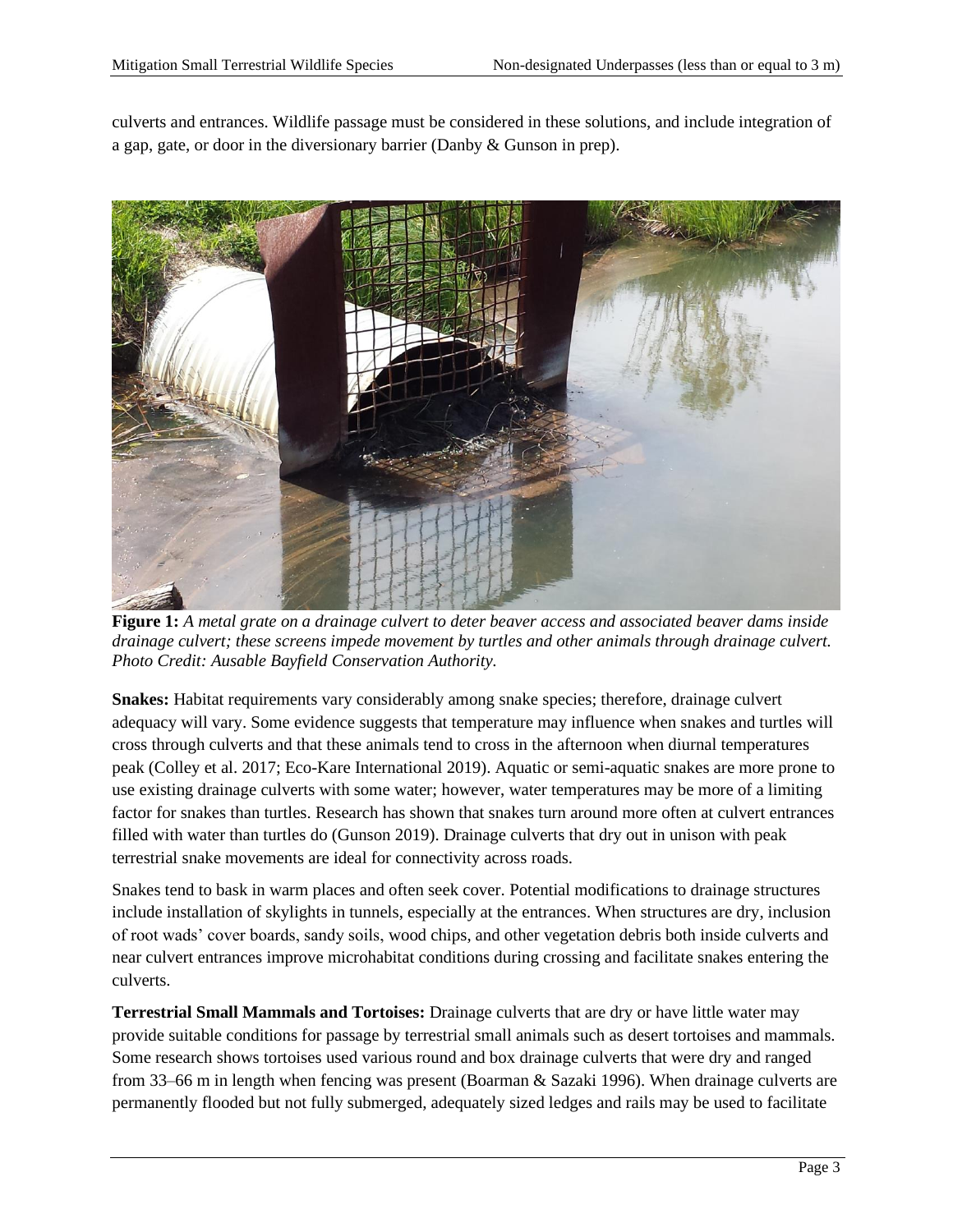drier passage for these animals (see Case Study II). Cinder blocks and PVC pipe may also be used as cover objects for small mammals (Tracey et al. 2014; Figure 2).



**Figure 2**: *Cinder blocks laid on top of black PVC pipe in a dry culvert built for larger animals. Photo Credit: (For a U.S. Geological Survey project) Jeff Tracey, Western Ecological Research Center, U.S. Geological Survey.*

### **REFERENCES**

- Ascensão F., and A. Mira. 2007. Factors affecting culvert use by vertebrates along two stretches of road in southern Portugal. Ecological Research **22**:57–66.
- Atkinson-Adams M.R. 2015. Movement and habitat use of the Long-Toed Salamander (Ambystoma macrodactylum) in Waterton Lakes National Park, Alberta. MSc. in Ecology from the University of Alberta. 175 pages.
- Boarman W.I. and M. Sazaki. 1996. Highway mortality in Desert Tortoises and small vertebrates: success of barrier fences and culverts. Proceedings of the Florida Department of Transportation/Federal Highway Administration Transportation.
- Caverhill B., B. Johnson, J. Phillips, E. Nadeau, M. Kula, and R. Holmes. 2011. Blanding's Turtle (Emydoidea blandingii) and Snapping Turtle (Chelydra serpentina) habitat use and movements in the Oakland Swamp wetland complex, Ontario, Canada, and their response to the Provincial Highway 24 exclusion fence and aquatic culvert ecopassage from 2010-2011. Report prepared by the Toronto Zoo, Adopt-A-Pond program, Toronto, ON.
- Chambers B. and R. Bencini. 2015. Factors affecting the use of fauna underpasses by bandicoots and bobtail lizards. Animal Conservation **18**:424–432.
- Colley M., S.C. Lougheed, K. Otterbein, and J. Litzgus. 2017. Mitigation reduces road mortality of a threatened rattlesnake. Wildlife Research.